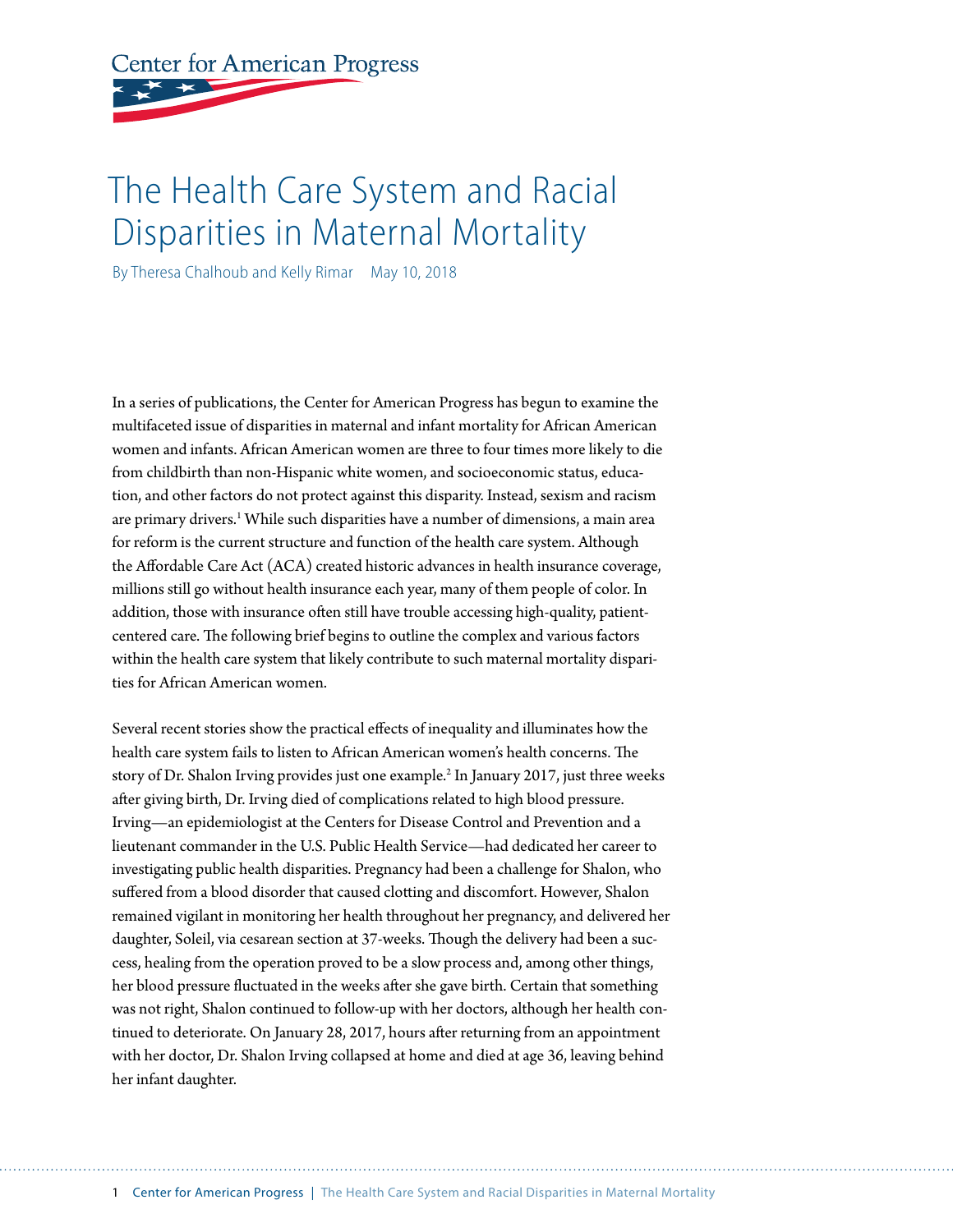Racial disparities in risk factors related to pregnancy—such as hypertension, anemia, and gestational diabetes—exist and are exacerbated by stress related to racial inequality and often inadequate health care, which is not in tune with African American women's needs.However, many physical health factors do not explain the disparity for African American women in maternal mortality. Studies have shown that smoking and drug abuse, as well as obesity, do not explain why more African American mothers die from pregnancy.<sup>3</sup> While there are a number of areas for reform within the health care system, key steps in reducing such devastating disparities include increased access to health insurance, quality health care, and providers that practice patient-centered and culturally sensitive care.

# Access to health insurance

Access to health insurance is often the first step in receiving quality, affordable health care. The ACA made incredible progress in increasing the number of people with affordable health insurance, with roughly 20 million more people obtaining insurance under this law.<sup>4</sup> This leap forward has helped millions access the health care they need, and recent studies have shown that, while access to health insurance does not eliminate disparities in maternal and infant mortality, it may play a role in healthier pregnancies and births.

One such study examined the effect of Medicaid expansion—a provision in the ACA where states could expand Medicaid coverage to individuals up to 138 percent of the federal poverty level (FPL)—on infant mortality.<sup>5</sup> It found that, between 2014 and 2016, infant mortality rates fell in states that had expanded Medicaid, while rates rose in states that did not. In addition, in states that did expand Medicaid, infant mortality for African American infants fell by more than twice the rate that it did in non-Medicaid expansion states. The authors of the study suggest that increased access to health care services and contraception may have been factors in the decrease in infant mortality in Medicaid expansion states, allowing women to both access services before and after their pregnancy as well as better plan their pregnancies. Another study found that the ACA provision allowing young adults to stay on their parents' health insurance plan until age 26 was associated with increased early prenatal care, more adequate prenatal care, and a lower rate of preterm birth.<sup>6</sup> As such coverage gains remain in place longer, more data will be available to evaluate the effects of increased access to health insurance on health outcomes.

# Access to health care

Even with health insurance, accessing timely, culturally appropriate, quality care can often be difficult. Many women, especially those in rural or underserved areas, lack physical proximity to doctors or hospital maternity wards to receive pregnancy care or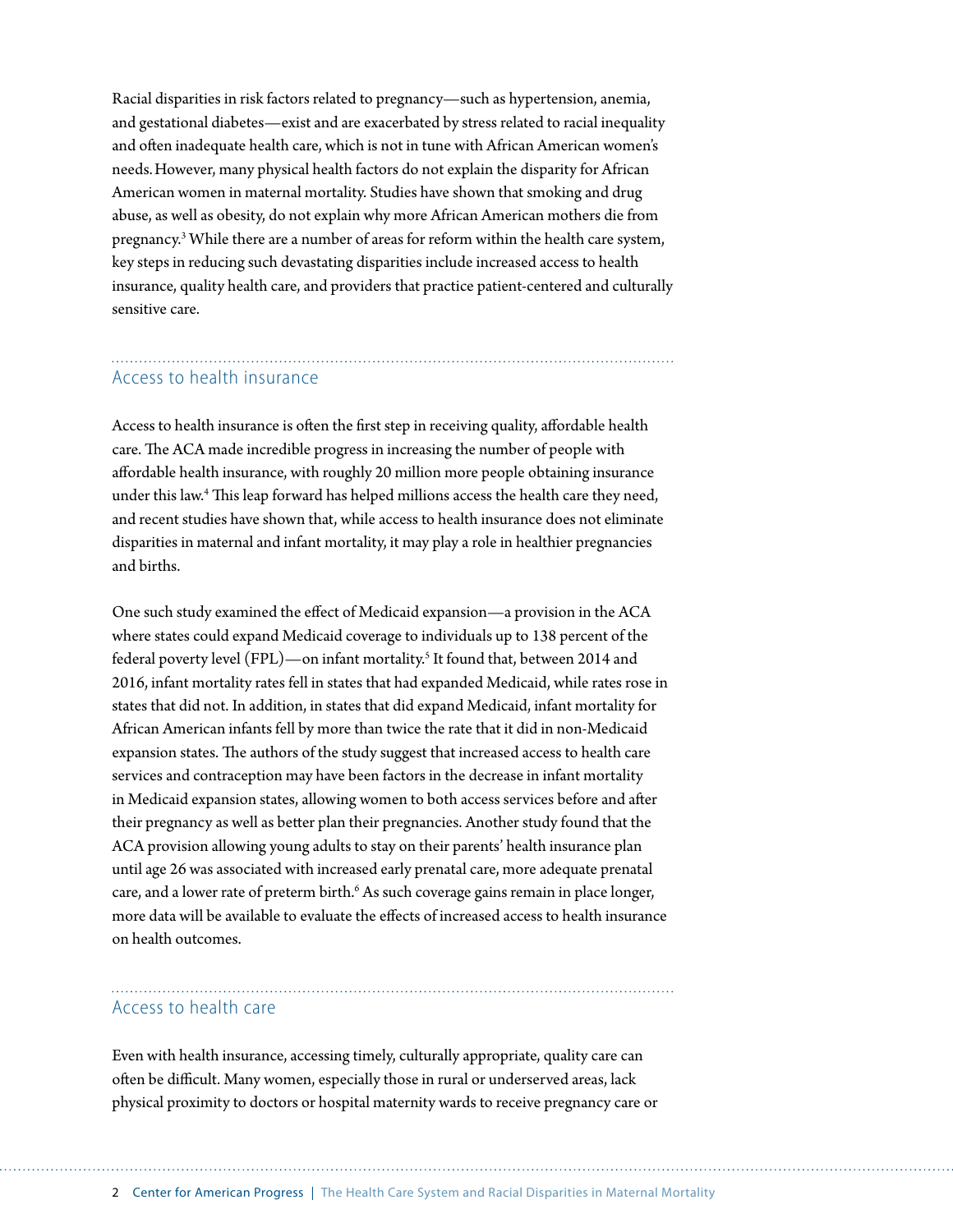deliver a baby. Access to additional services, such as specialists, reproductive health care, and mental health care, can also be of concern. Even when physical access to needed providers and facilities is available, cost can often stand in the way for many women to receive necessary care.

#### Access to providers, hospitals, and maternity wards

In many areas, access to hospital maternity wards, OB-GYNs, and other medical professionals is scarce, making it much harder for women to access timely prenatal care and find a quality facility to deliver their child. For example, Washington, D.C., just closed two maternity wards—Providence Hospital and United Medical Center—that primarily served lower-income women.<sup>7</sup> The closure of these maternity wards leaves many women without options as they try to navigate where to access care and deliver their babies. It also jeopardizes the continuity of care that is often critical to having a healthy pregnancy. Seeing the same provider throughout a pregnancy allows doctors to better manage any health conditions and creates a relationship between a doctor and patient that is critical to receiving the highest-quality care. Similar hospital closures across the country, or general lack of options and facilities, are leaving many women with few or no good options.

## **Mamatoto Village: Helping families of color have positive birth experiences**

Mamatoto Village is a nonprofit organization in Washington, D.C., that is dedicated to supporting women of color during pregnancy and postpartum as well as empowering them to be providers in the maternal health space. Mamatoto Village offers a number of trainings to those interested in community health work, including courses in perinatal health work, perinatal family support, community birth work, and lactation support. Through its family-centered approach, Mamatoto Village works to improve the experiences of women, families, and babies. In 2017, 74 percent of women working with Mamatoto Village gave birth vaginally, and there were zero infant or maternal losses. Ninety-two percent of women with labor support attended their 6-week postpartum follow-up appointment, and 89 percent of women were able to initiate breastfeeding. Mamatoto Village works to honor and support women and communities of color and offers a valuable alternative to the traditional care model.<sup>8</sup>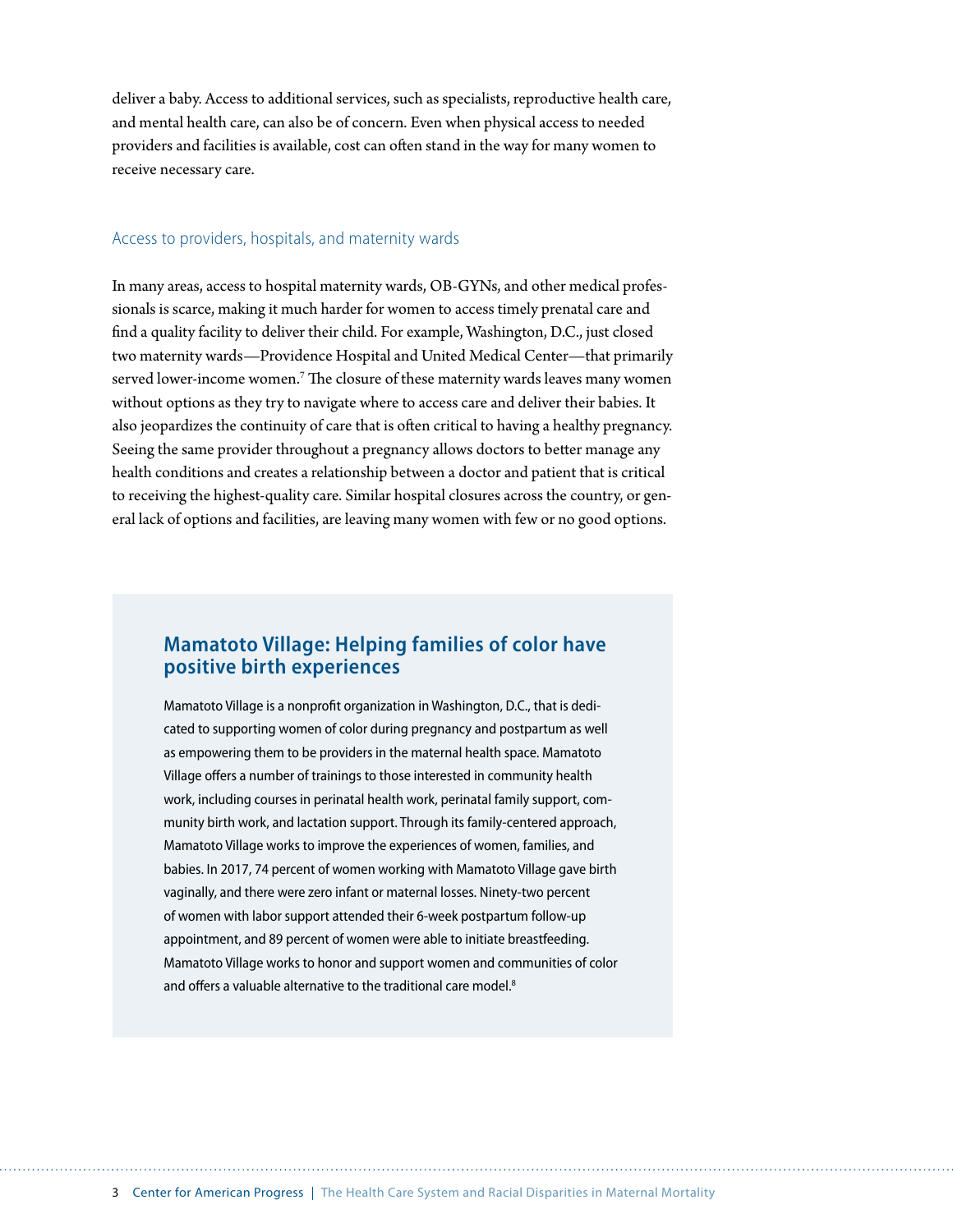#### Access to reproductive health care

Access to reproductive health care is also an important factor in addressing maternal health disparities. While the ACA and Medicaid expansion increased access to reproductive health services, too many women, especially low-income women and women of color, do not have access to necessary reproductive health care—including contraception, abortion, STI screenings, and reproductive cancer screenings—due to a variety of restrictions and funding shortfalls. This leaves them vulnerable to many risk factors around pregnancy. Recent improvements in maternal and infant health across the 20th century are due, in part, to expanded contraceptive access and use.<sup>9</sup> Contraceptives allow women to plan their pregnancies around their personal health and circumstances. Research shows that planned pregnancies are associated with better health outcomes than unplanned pregnancies, which are associated with low birth weight and a smaller likelihood of receiving early prenatal care.<sup>10</sup> Women with planned pregnancies are also less likely to smoke and drink alcohol while pregnant,<sup>11</sup> and for women with underlying health conditions, planning a pregnancy allows them to manage conditions before becoming pregnant, reducing the risk of complications.

Long-acting reversible contraception (LARC) is one option a trained medical provider can recommend during counseling to women seeking immediate postpartum contraception.<sup>12</sup> Unfortunately, financial barriers often stand in the way, including the fact that Medicaid reimbursement for immediate postpartum LARC is limited.<sup>13</sup> Contraceptive counseling and support services for women who choose to delay or avoid pregnancy should always be offered using a woman-centered approach, meaning medical care should be compassionate and take full account of the woman's lived experiences and circumstances.

# Health care training and workforce issues

A variety of health care workforce and training issues underlie disparities in maternal mortality. Many of the instances where women have experienced complications or died during pregnancy or birth include aspects where medical professionals have not been fully attentive to African American women's experiences or medical needs. Two potential themes emerge from these stories as well as the programs that are already working to counteract these disparities: First, availability of OB-GYNs and other professionals who are demographically similar to the women served is of critical importance, and, second, all medical professionals must consistently provide care that listens to women and is culturally sensitive and patient-centered.

While diversity and training in the medical profession has increased, many patients still find that cultural barriers can hinder access to high-quality medical care. One way to counteract these barriers, especially for African American women and other women of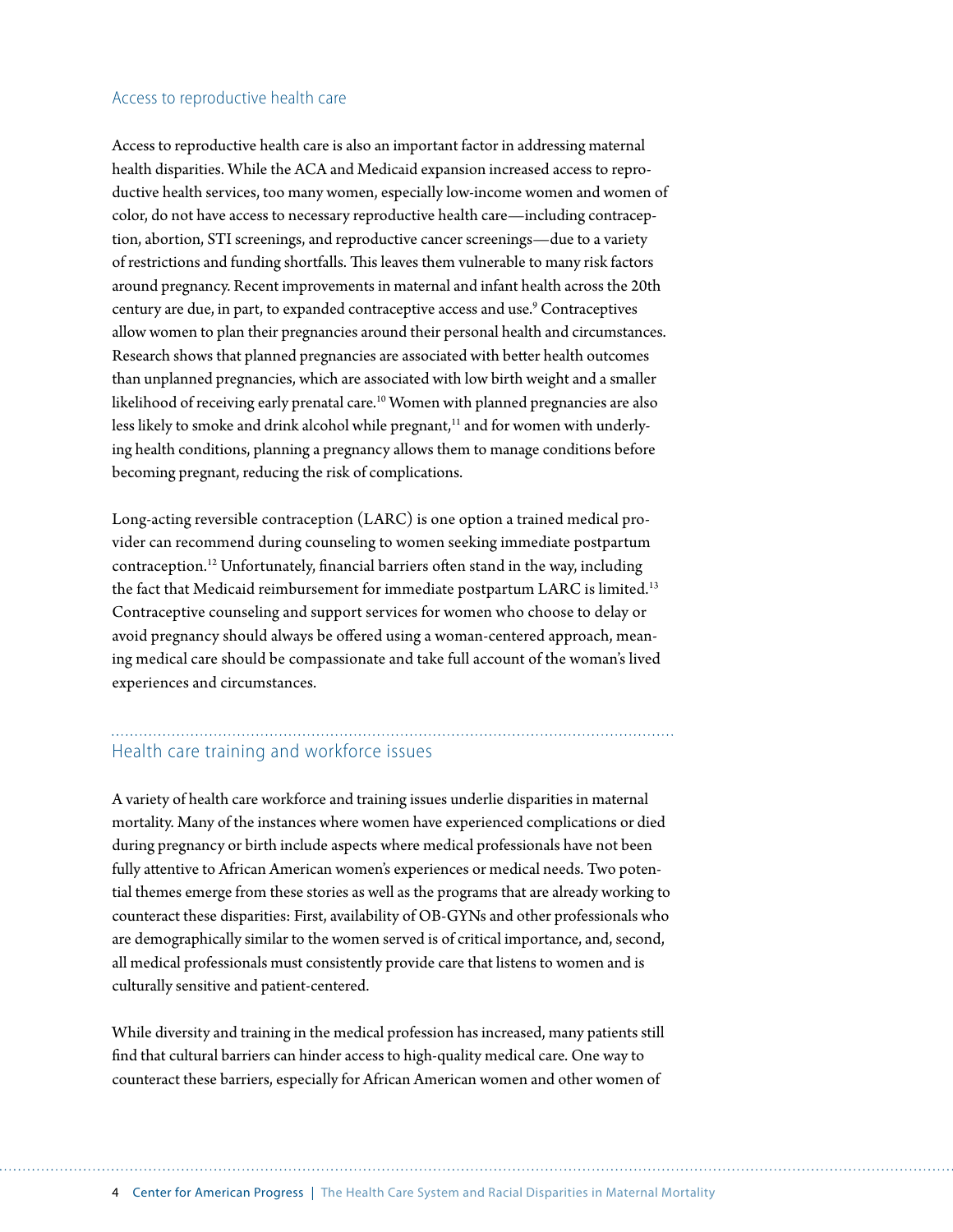color, can be the use of doulas and midwives throughout pregnancy and birth. Several organizations—such as Mamatoto Village in Washington, D.C., and Ancient Song Doula Services in New York City—have increased access to doulas and other professionals for low-income women and women of color. These organizations have also seen very promising outcomes for both women and infants. Along with classes and other services, these organizations work to provide women with tools throughout pregnancy, particularly regarding their interactions with the health care system, and often act as both a support and an advocate for women throughout the process.

# **Ancient Song Doula Services: Serving women and families in New York City**

Ancient Song Doula Services is a community-based full spectrum doula organization that offers trainings, workshops, and maternal care to women and communities of color in New York City. Ancient Song provides counseling, peer support, and educational resources, such as classes in childbirth and infant feeding, among other services, to help women throughout preconception, pregnancy, and their childbirth experience. Through courses like "Know Your Rights," which prepares women to advocate for themselves when receiving care in a hospital, Ancient Song provides tools to help women of color make informed health care decisions and works to address disparities in maternal and infant health as well as health care. In fiscal year 2014-15, 85 percent of women who received care at Ancient Song gave birth vaginally, and 97.5 percent initiated breastfeeding within five days of giving birth. There were zero maternal deaths.<sup>14</sup>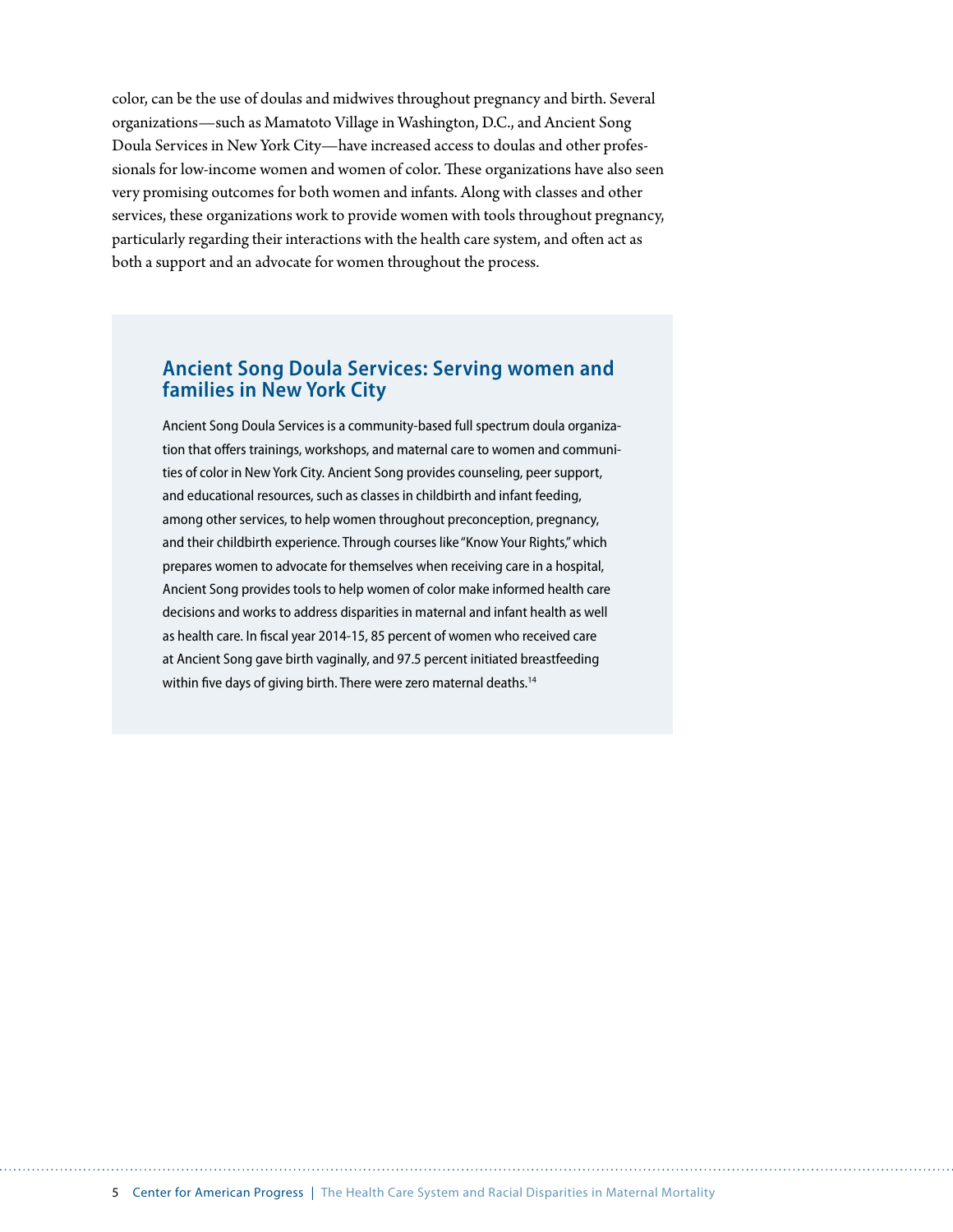# Conclusion

To begin to eliminate disparities in maternal and infant mortality, several steps must be taken to increase access to high-quality medical care for women of color, particularly during pregnancy, and make sure that all care is patient-centered, culturally appropriate, and listens to women's needs. Some promising steps have been taken, including the availability of safety bundles from the Council on Patient Safety in Women's Health Care that address various aspects of maternal health. These bundles range from maternal mental health care to obstetric care for women experiencing opioid use disorder, with one such bundle addressing ways to reduce peripartum racial and ethnic disparities.<sup>15</sup> Among many other recommendations, it suggests that health systems record self-identified race, ethnicity, and primary language and provide education on root causes of peripartum racial and ethnic disparities to all staff. Patients, families, and staff should have a clear way to report inequitable care or miscommunication or disrespect, and clinicians should use best practices for shared decisionmaking with patients regarding health care decisions.<sup>16</sup>

Promising models such as this, along with programs working on the ground to reduce disparities, are changing the way health care is delivered and working to both close the racial gap in maternal mortality and, ultimately, eliminate it altogether. Continuous efforts to combat the effects of racism and sexism are key within the fight to keep all mothers and babies healthy throughout pregnancy, birth, and the postpartum period.

*Theresa Chalhoub is a senior policy analyst for the Women's Health and Rights Program and Health Policy at the Center. Kelly Rimar is a women's health and rights intern at the Center for American Progress.*